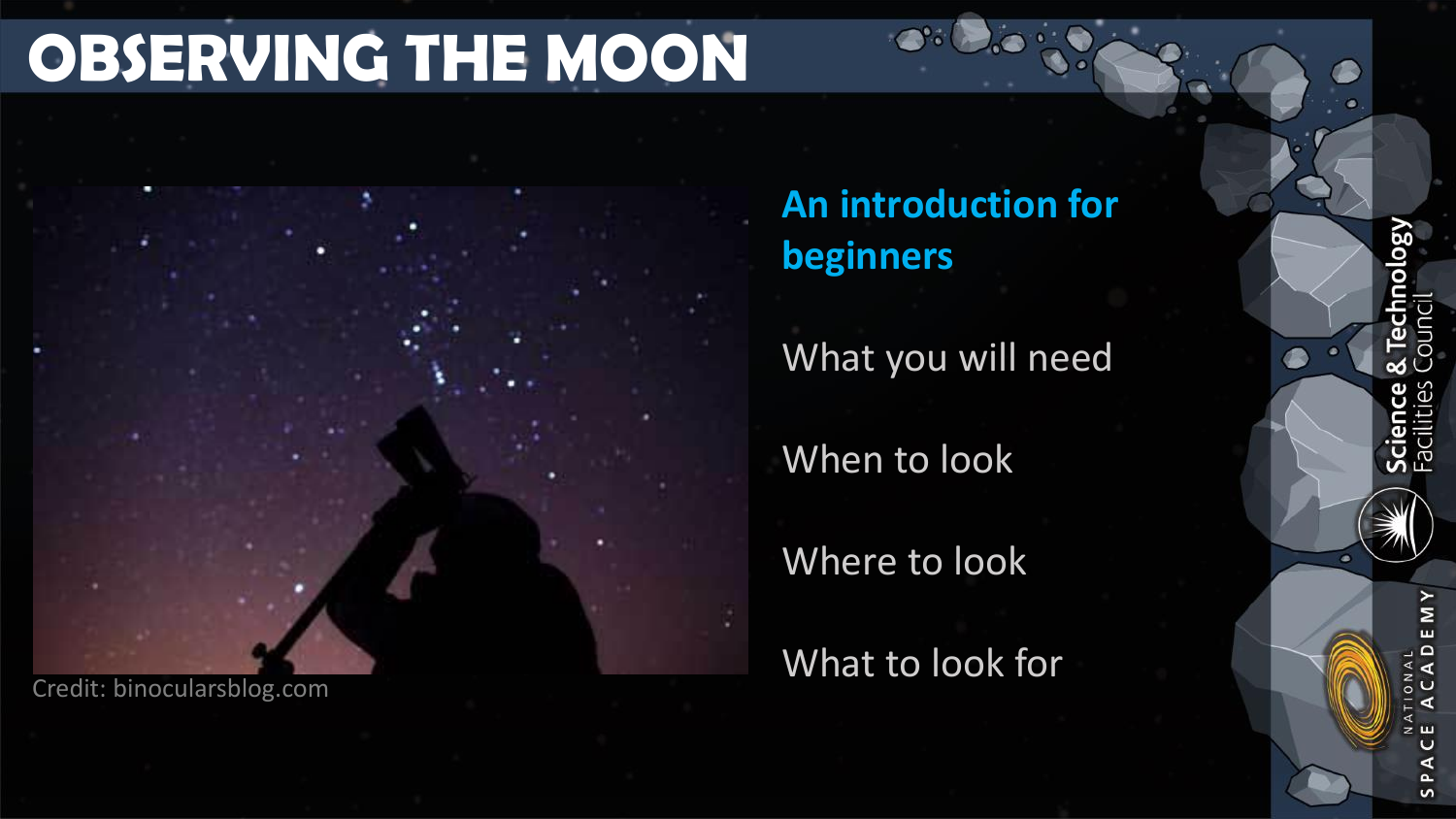### **ONE FACE…**

As the Moon orbits the Earth, it keeps one face towards our planet. This is due to tidal locking.

This means that we see the same face, and therefor features, all the time\* and this allows us to easily plan an observing session.

\*Actually, due to a slight wobble of the Moon, called libration, we can see a little further over the edges at certain points. Around 59% of the Moon's surface is visible over time.





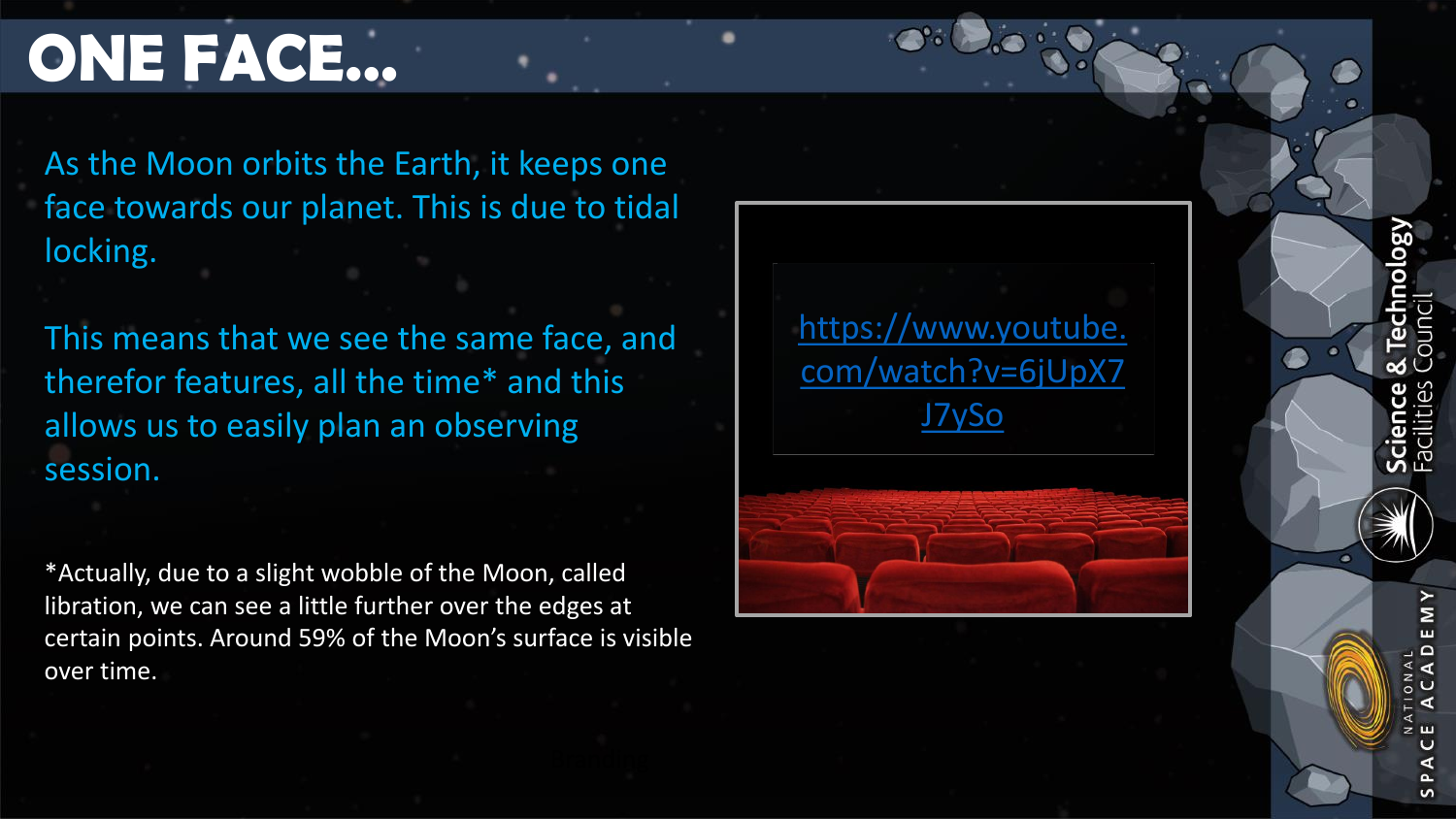### **PHASES AND LIBRATION**

#### **Moon Phases 2018**

**Including Libration and Position Angle** 





Time 17 Jan 2018 00:00 UT Phase 8.8% (29d 17h 38m) Diameter 1768.7 arcseconds Distance 405227 km (31.80 Earths) Position 19h 48m 39s, 19° 19' 54"S Subsolar 0.524°N 179.441°E Sub-Earth 2.286°S 1.552°W Pos. Angle 348.872°

& Technology Science &<br>Facilities

٠

 $\bullet$ 

£

**SALUARITIPE** 

≻ Σ ш  $\frac{1}{4}$   $\frac{1}{4}$  $\frac{2}{3}$ **C** ∢ ∢  $z$   $\mu$  $\cup$ ⋖  $\sim$  $\sim$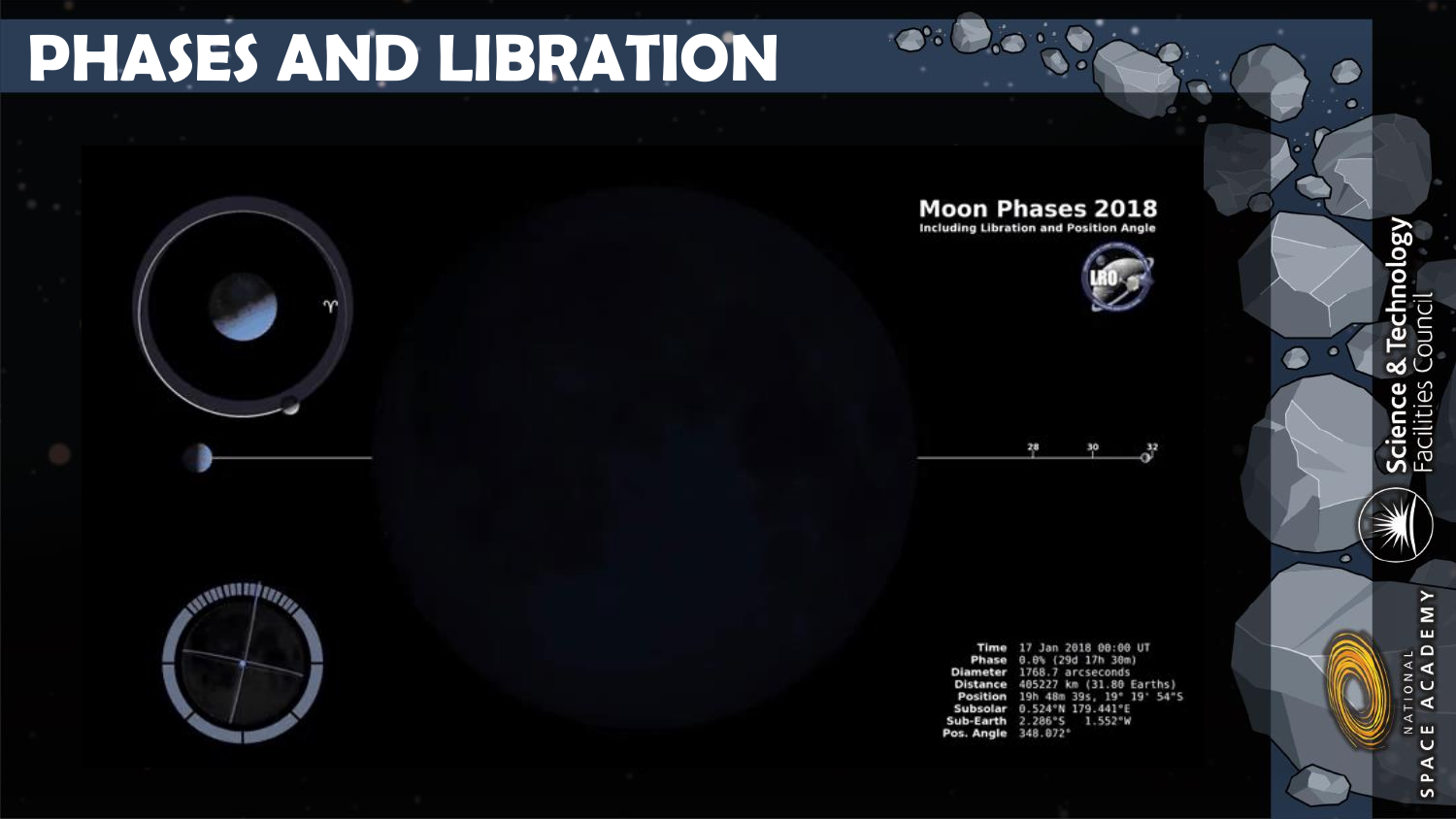# **DO I NEED A TELESCOPE?**

## Not really!

Telescopes are great for looking at fine detail on the Moon, but they are expensive and their position needs to be adjusted regularly to follow the path of the Moon across the night sky.

The best way for a beginner to get a closer look at the Moon is with a pair of binoculars.

You will want to steady the binoculars, preferably on a tripod.



Λ8ο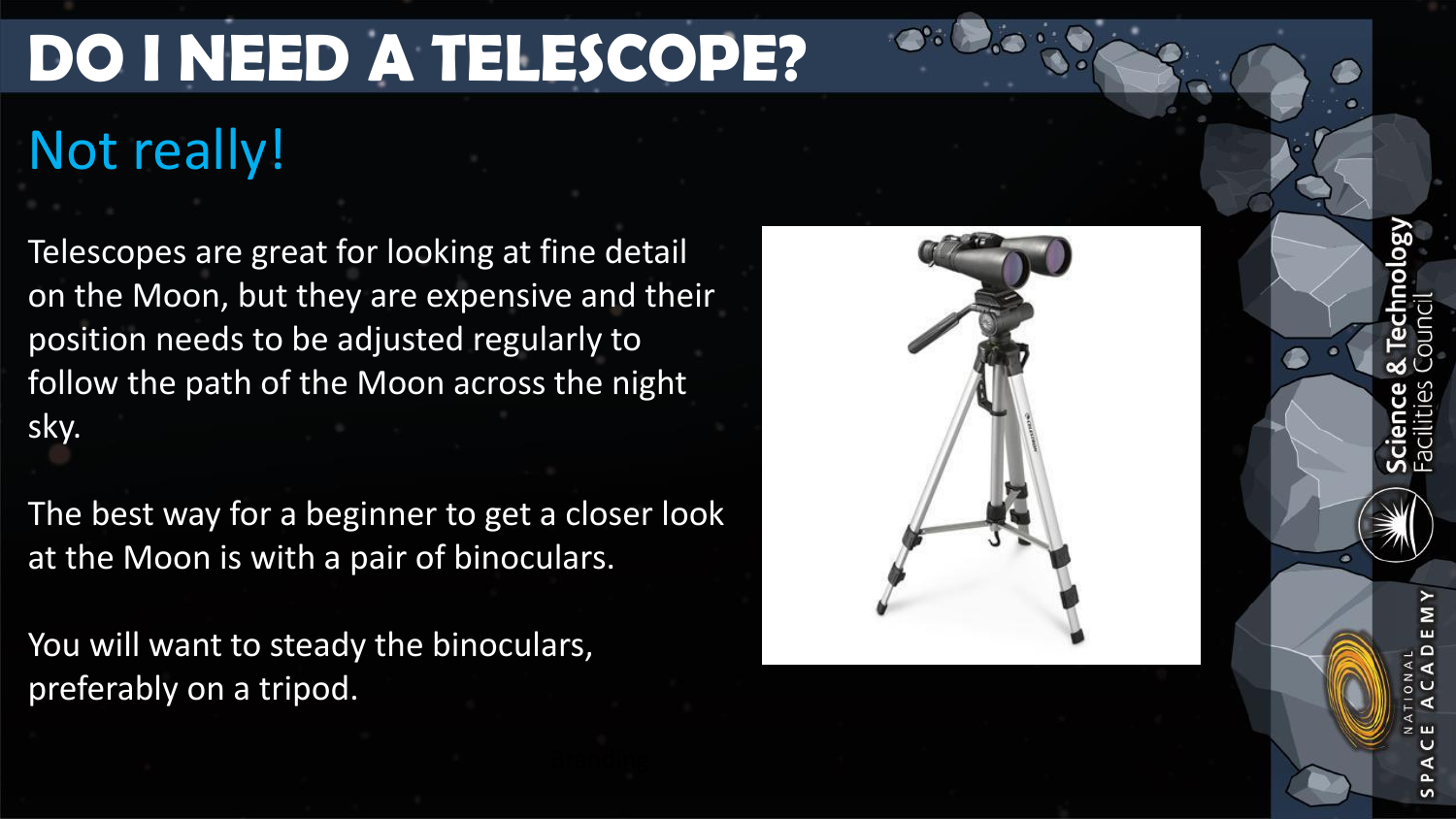### **WHICH BINOCULARS?**

Any binoculars will be an improvement on the naked eye, and you may wish to start out with a really cheap pair until you have familiarised yourself with the process. Just try and make sure they have a tripod adapter.

If you want to move on to a more appropriate style, you should go for a pair with an objective lens with a diameter of 50mm. The usual power of this type of binocular is 7 times magnification, therefore they are labelled as 7 x 50s.

### Remember:

Just as with telescopes, a large magnification can lead to a shaky image, especially if the binoculars are not on a tripod. Also, larger binoculars may be too heavy for younger children to hold.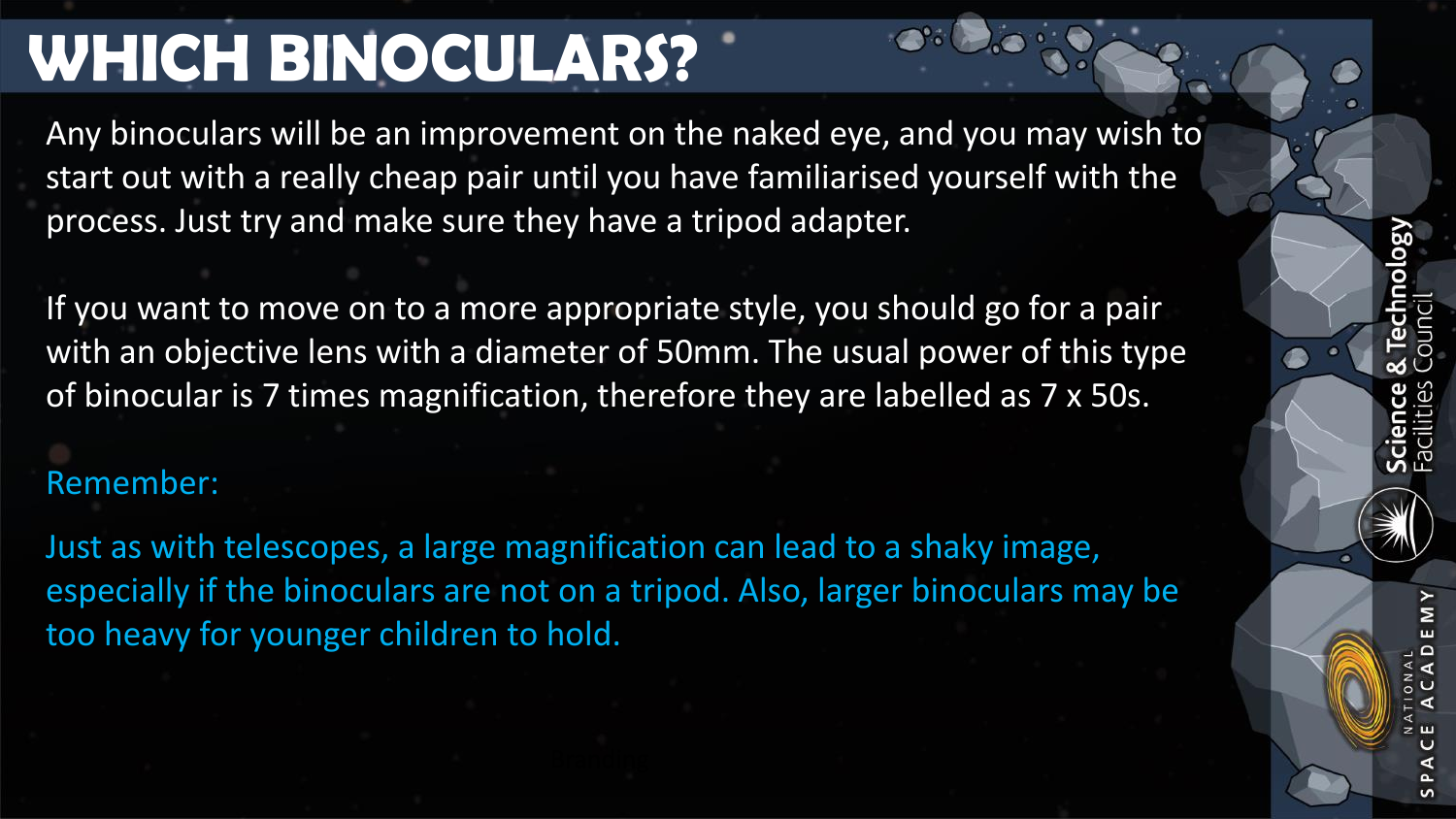### **WHEN TO VIEW**

#### Just after first quarter (when just after half the Moon's face is visible)

Best to look along the terminator (dark-light border)

Shadows mean more features can be seen

At full Moon, the surface is almost completely illuminated with no shadows – no detail can be seen at all!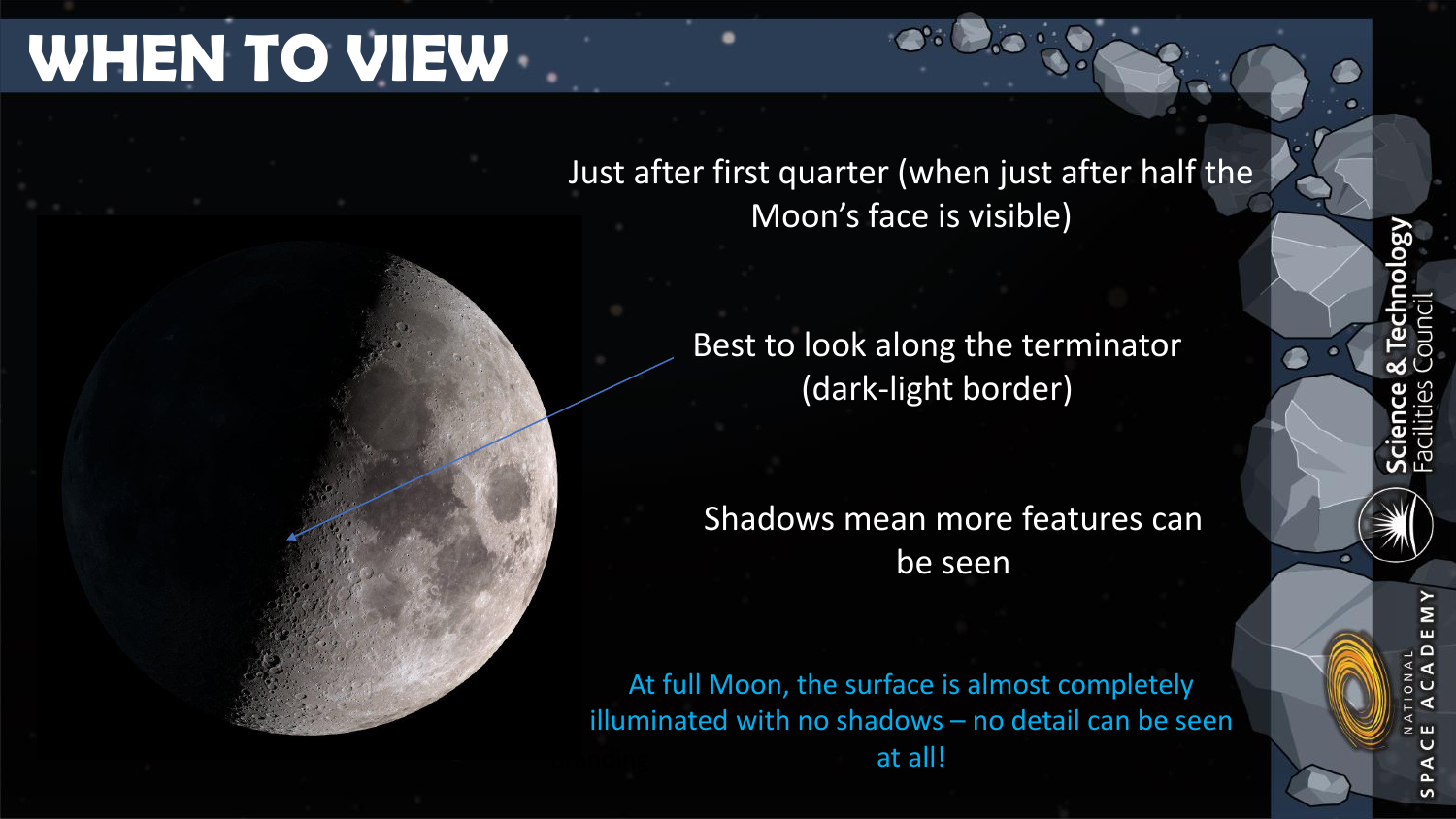### **WHEN IS FIRST QUARTER?**

The following website will tell you when the Moon will be in its first quarter in the UK. Remember, you want to try and observe a few days after this for best results

https://www.timean [ddate.com/moon/ph](https://www.timeanddate.com/moon/phases/uk/london) ases/uk/london



**ASolo** Sə Scie<br>Faci

Σ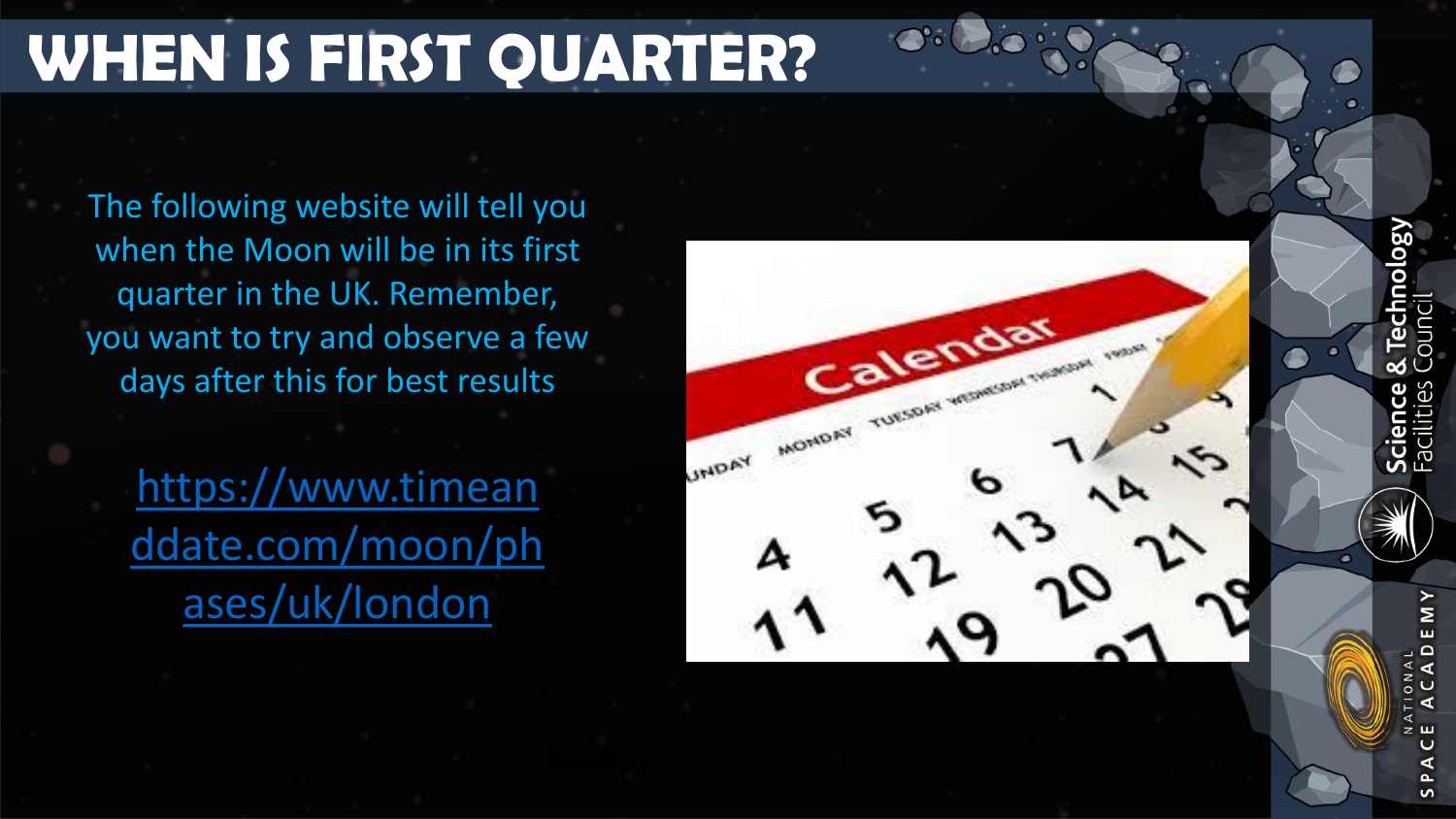### **SOME LUNAR FEATURES**

Mare Tranquilitatis ("Sea of Tranquillity") Apollo 11 landing site

### Mare Crisium ("Sea of Crises")

The largest impact craters show a central peak. Long shadows give you an idea of the height of the rims

Rough terrain in the south with many impact craters

Σ

 $\mathbf{v}$